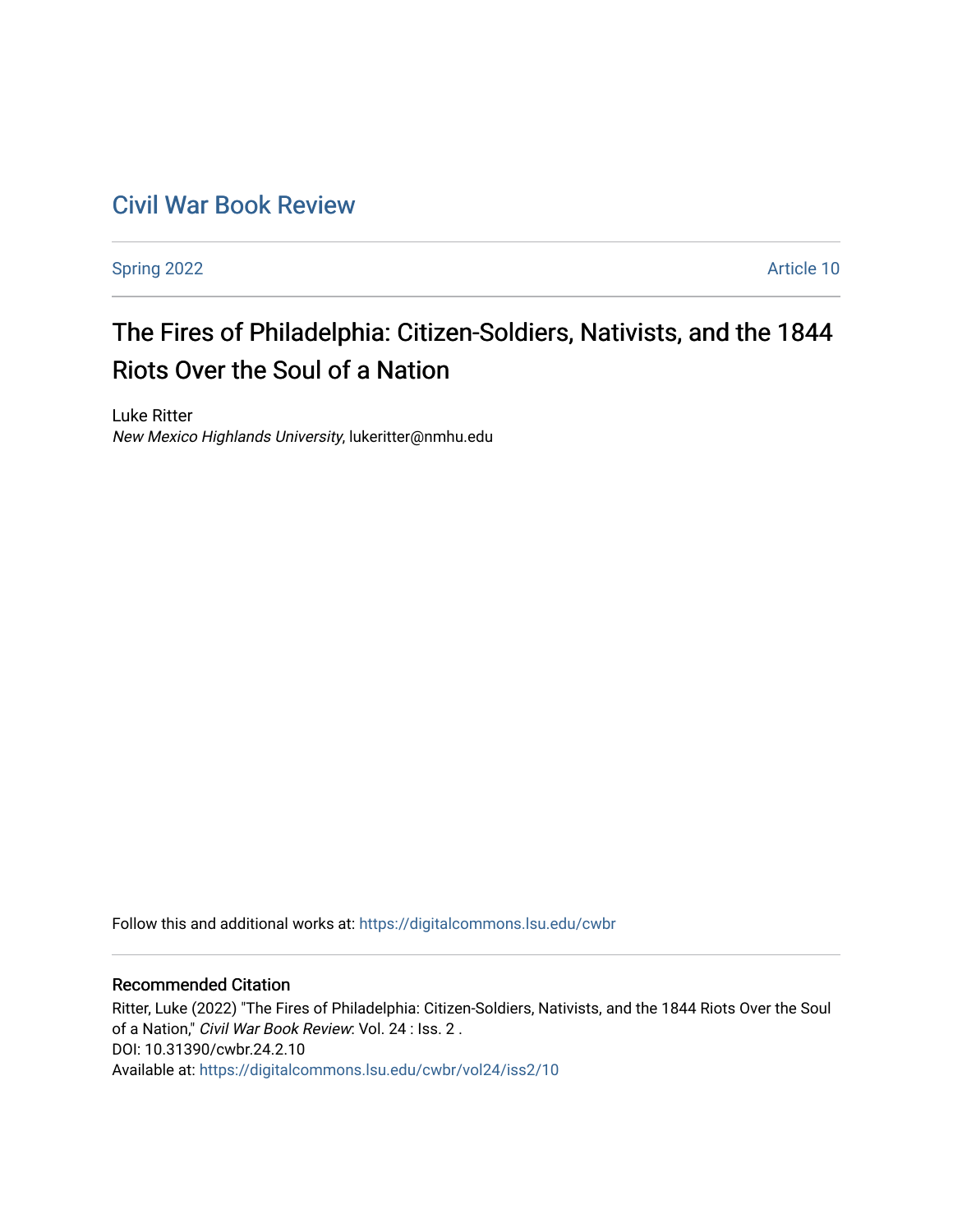## **Review**

## **Ritter, Luke**

## **Spring 2022**

**Schrag, Zachary M.** *The Fires of Philadelphia: Citizen-Soldiers, Nativists, and the 1844 Riots Over the Soul of a Nation.* Pegasus Books, 2021. HARDCOVER. \$29.95 ISBN 9781643137285 pp. 416

In May 1844, political and religious conflicts between the native- and foreign-born residents of Philadelphia boiled over into violence. American-immigrant tensions ran especially high in the Third Ward of Philadelphia, which included a large number of Irish Catholics and happened to fall outside city police jurisdiction. According to Schrag, the 1844 riots manifested existing tensions regarding citizenship, immigration policy, and religion and compelled a national conversation about the respective roles of the police, the militia, and the military in urban America.

Several of the chapters include brief yet detailed biographies of those who participated in the infamous Philadelphia Riots of 1844, including: Lewis Levin, George Cadwalader, Samuel Morse, Morton McMichael, Augustus Pleasonton, Francis Kenrick, William Craig, Augustus Peale, Peter Albright, John Colahan, and many more. The opening page of each chapter features a historic image such as a portrait, a newspaper clip, or an antebellum artist's rendering of a moment in the Philadelphia riots. Chapter fourteen also showcases a rare daguerreotype image of a crowd gawking at the military stationed inside Girard Bank (158).

Bishop Francis Kenrick, the subject of chapter seven, became the nativists' main antagonist during the so-called School Controversy, a major religious disagreement between Americans and immigrants—many of whom were Catholic— over the use of the King James Bible in public schools (73). An ensuing media campaign elevated the animosity between Americans and immigrants, Protestants and Catholics.

Frequent public disturbances between rival gangs and competing firemen persisted as the bane of the fledgling police force. The Kensington Ward seemed particularly immune to police, posse, and militia rule. Volunteer militiamen mustered as a democratic, national defense measure but were also called upon to suppress domestic riots. In May 1844, not even the militia could